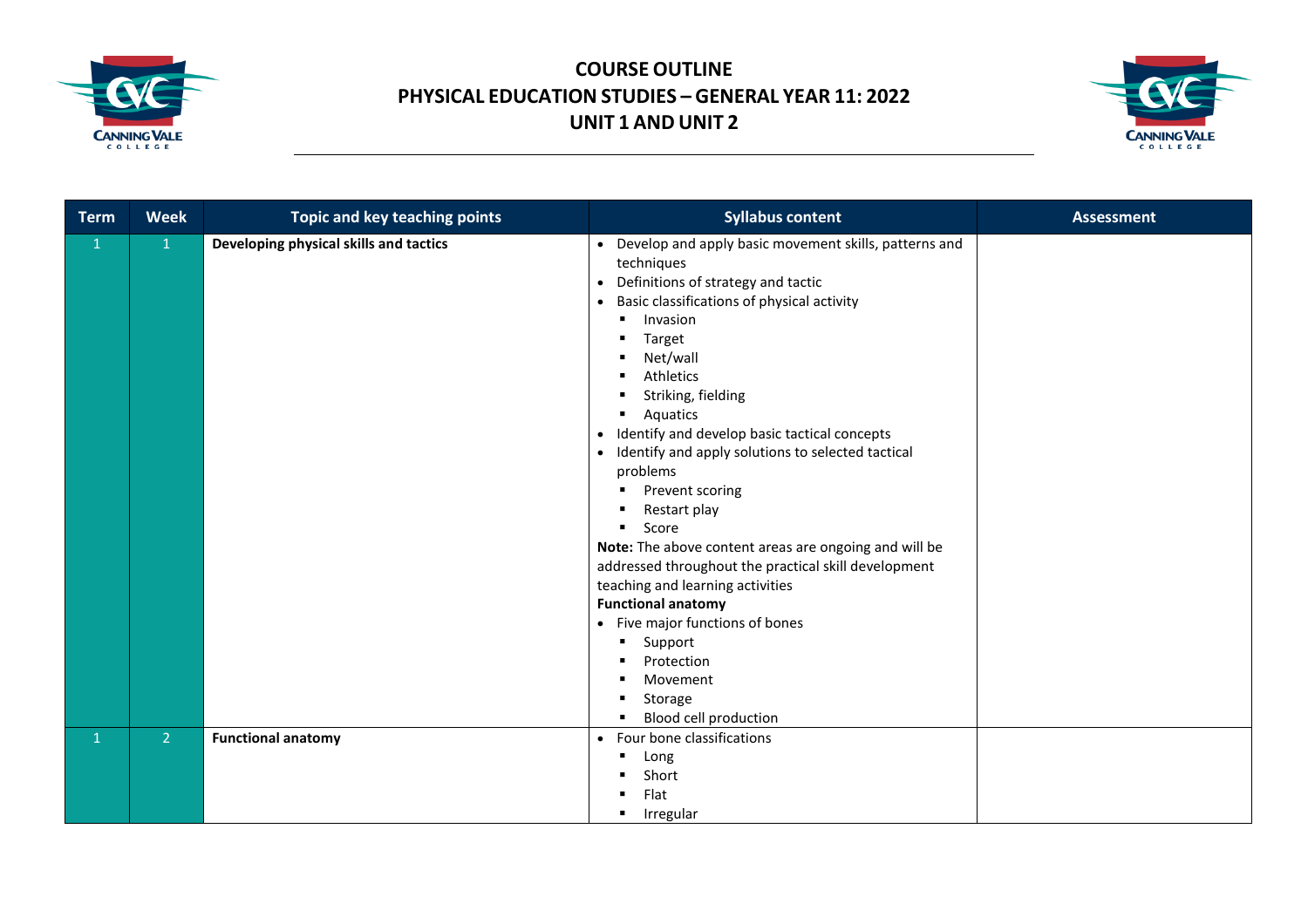



|              |       |                           | • Major bones that assist with skeletal movement                   |  |
|--------------|-------|---------------------------|--------------------------------------------------------------------|--|
|              |       |                           | Femur<br>$\blacksquare$                                            |  |
|              |       |                           | Tibia<br>$\blacksquare$                                            |  |
|              |       |                           | Humerus<br>п                                                       |  |
|              |       |                           | Fibula<br>$\blacksquare$                                           |  |
|              |       |                           | Radius<br>$\blacksquare$                                           |  |
|              |       |                           | Pelvis                                                             |  |
|              |       |                           | Ulna<br>п                                                          |  |
|              |       |                           | Vertebrae<br>$\blacksquare$                                        |  |
|              |       |                           |                                                                    |  |
| $\mathbf{1}$ | $3-4$ | <b>Functional anatomy</b> | Basic structure and function of tendons and ligaments<br>$\bullet$ |  |
|              |       |                           | • Basic terminology used to describe types of                      |  |
|              |       |                           | movements                                                          |  |
|              |       |                           | Extension<br>п.                                                    |  |
|              |       |                           | Flexion<br>$\blacksquare$                                          |  |
|              |       |                           | Rotation<br>$\blacksquare$                                         |  |
|              |       |                           | Sagittal, frontal, and transverse anatomical planes                |  |
| $\mathbf{1}$ | $5-6$ | <b>Functional anatomy</b> | • Basic functions of the muscles                                   |  |
|              |       |                           | Movement<br>٠                                                      |  |
|              |       |                           | Posture<br>$\blacksquare$                                          |  |
|              |       |                           | • Joint stability                                                  |  |
|              |       |                           | • Types of muscles                                                 |  |
|              |       |                           | Skeletal<br>$\blacksquare$                                         |  |
|              |       |                           | Smooth<br>$\blacksquare$                                           |  |
|              |       |                           | Cardiac<br>$\blacksquare$                                          |  |
|              |       |                           | • Major skeletal muscles that assist with movement                 |  |
|              |       |                           | <b>Biceps</b><br>$\blacksquare$                                    |  |
|              |       |                           | Triceps<br>٠                                                       |  |
|              |       |                           | Abdominals<br>п                                                    |  |
|              |       |                           | Gastrocnemius<br>٠                                                 |  |
|              |       |                           | Soleus                                                             |  |
|              |       |                           | Quadriceps<br>٠                                                    |  |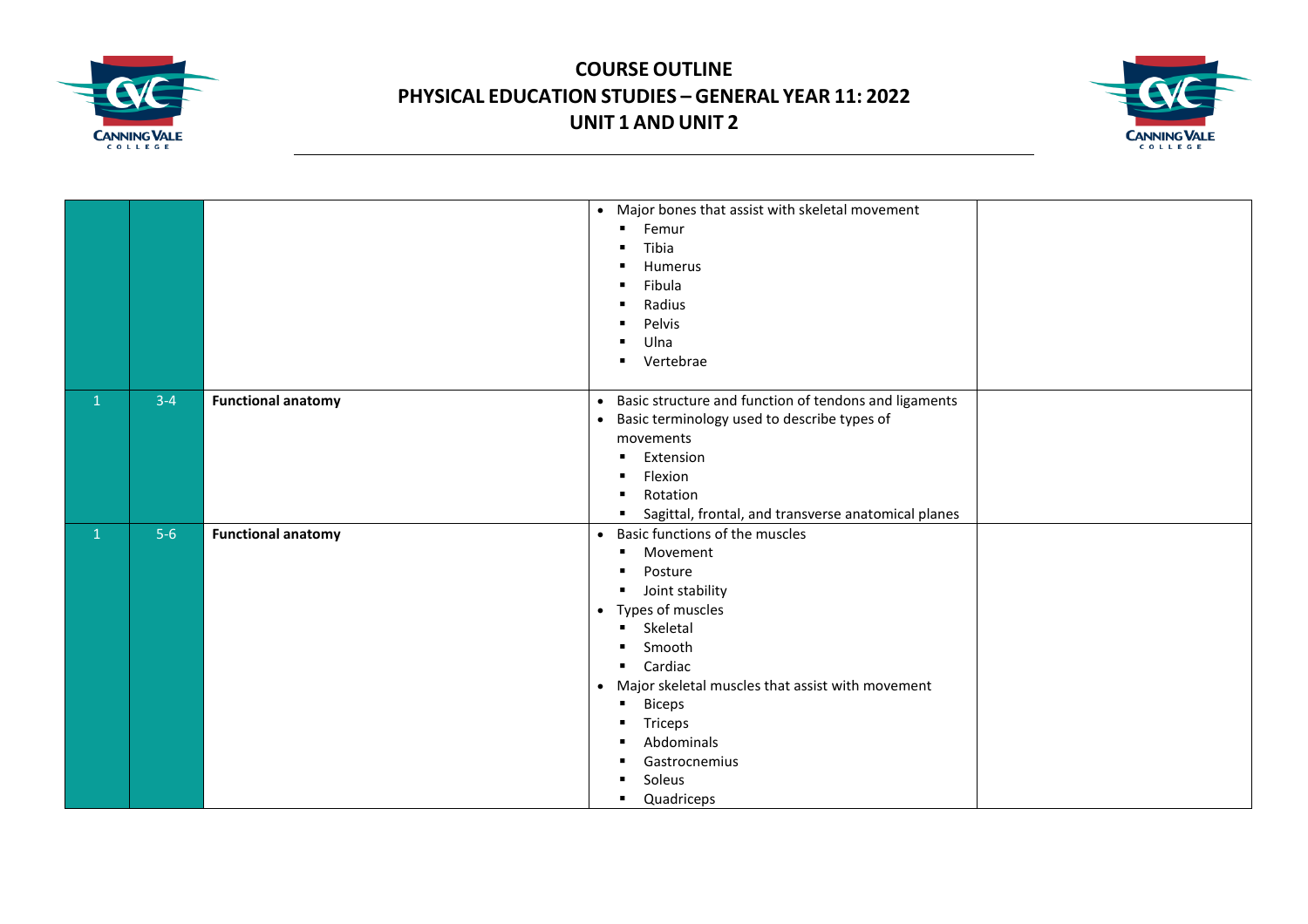



|                |              |                            | Trapezius<br>٠<br>Hamstrings<br>Deltoids<br>Pectoralis<br>Latissimus<br>Gluteus maximus                                                                                                                                                                                                              |                                                   |
|----------------|--------------|----------------------------|------------------------------------------------------------------------------------------------------------------------------------------------------------------------------------------------------------------------------------------------------------------------------------------------------|---------------------------------------------------|
| $\mathbf{1}$   | $7 - 8$      | <b>Functional anatomy</b>  | Basic structure and function of tendons and ligaments<br>$\bullet$<br>Body types (somatotypes) and their suitability to<br>$\bullet$<br>specific sports<br>Endomorph<br>٠<br>Mesomorph<br>Ectomorph                                                                                                  | Task 1: Topic Test- Functional anatomy<br>(7.5%)  |
| 1              | $9-10$       | <b>Functional anatomy</b>  | Basic structure and function of the circulatory system<br>$\bullet$<br>Heart<br>$\blacksquare$<br>Arteries<br>Veins<br>٠<br>Capillaries<br>Blood<br>Basic structure and function of the respiratory system<br>$\bullet$<br>Lungs<br>Diaphragm<br>Alveoli                                             | Task 2: skill performance (Volleyball)<br>(12.5%) |
| 2 <sup>1</sup> | $\mathbf{1}$ | <b>Exercise physiology</b> | Immediate responses of the circulatory system to<br>$\bullet$<br>physical activity<br>Heart rate<br>Stroke volume<br>Blood pressure<br>Cardiac output<br>Maximal oxygen uptake (VO2max)<br>Responses of the respiratory system to physical activity<br>$\bullet$<br>Tidal volume<br>Respiratory rate |                                                   |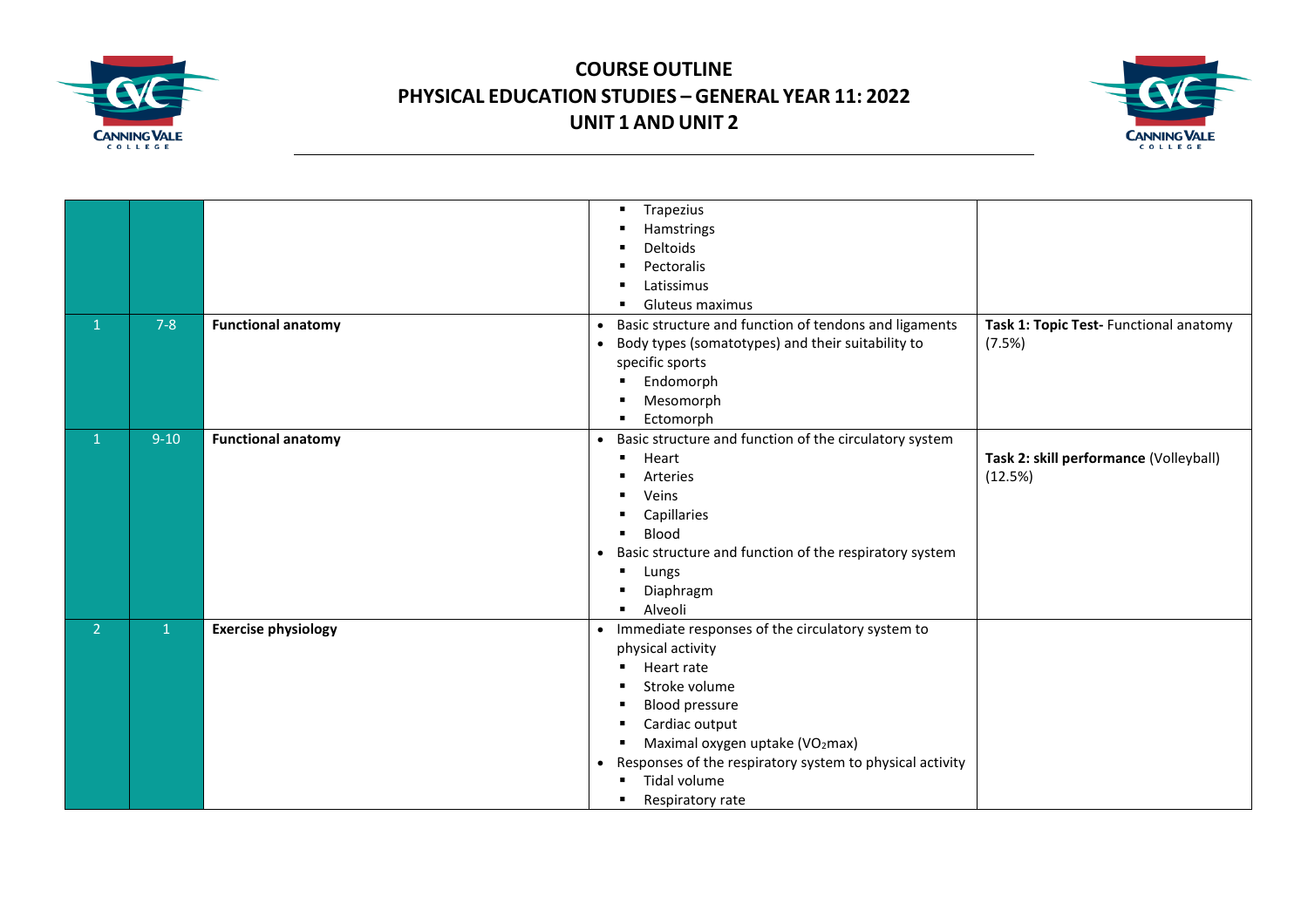



|                |         |                                    | Vital capacity<br>٠                                                                                                                                                                                                                                                                                                                                                                                                                         |                                                  |
|----------------|---------|------------------------------------|---------------------------------------------------------------------------------------------------------------------------------------------------------------------------------------------------------------------------------------------------------------------------------------------------------------------------------------------------------------------------------------------------------------------------------------------|--------------------------------------------------|
|                |         |                                    | Gas exchange                                                                                                                                                                                                                                                                                                                                                                                                                                |                                                  |
| $\overline{2}$ | $2 - 3$ | <b>Exercise physiology</b>         | Definitions and features of the energy systems<br>$\bullet$<br>Anaerobic - adenosine triphosphate - creatine<br>phosphate (ATP-CP)<br>Lactic acid<br>٠<br>Aerobic<br>$\blacksquare$                                                                                                                                                                                                                                                         |                                                  |
| 2 <sup>1</sup> | $4 - 5$ | <b>Exercise physiology</b>         | • Components of health-related fitness<br>Cardiorespiratory endurance<br>Muscular strength<br>Muscular endurance<br>Flexibility<br>Body composition<br>• Components of a performance-related fitness profile<br>Agility<br>$\blacksquare$<br>Balance<br>Coordination<br>Reaction time<br>Speed<br>Power                                                                                                                                     | Task 3: game performance (Volleyball)<br>(12.5%) |
| 2 <sup>1</sup> | $6 - 7$ | <b>Motor Learning and Coaching</b> | Explain the relationship between components of<br>$\bullet$<br>performance-related fitness and skill development in<br>terms of balance, speed, strength, and flexibility<br>• Characteristics of warm-up and cool down<br>Aerobic/continuous activity<br>Stretching (muscle specific)<br>Specific to the game<br>Safe techniques<br>٠<br>Simple tests to measure fitness components<br>$\bullet$<br>Step test<br>Grip test<br>Chin up test |                                                  |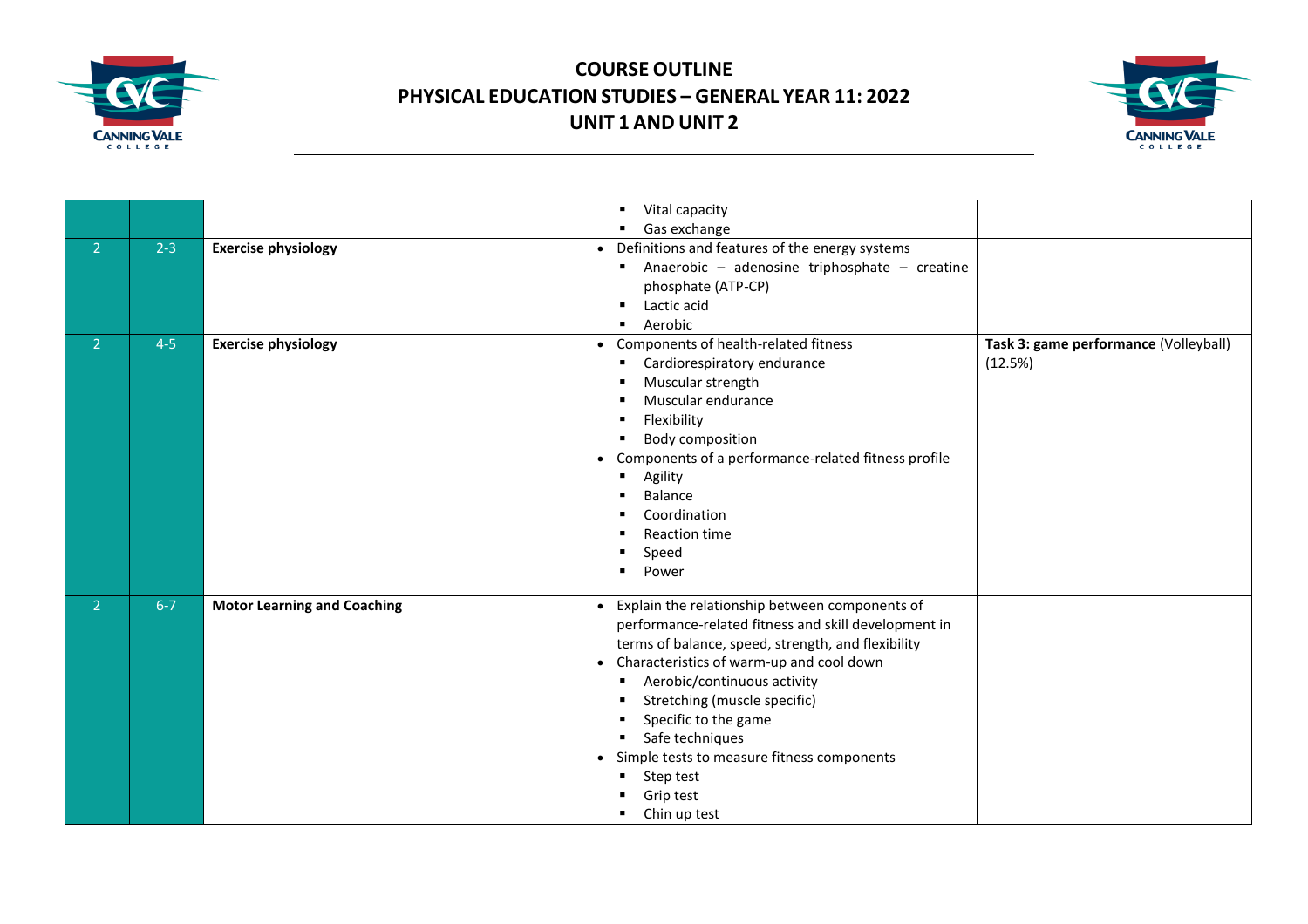



|                |         |                                    | Sit and reach tests                                                                                                                                                                                                                                                                                                                                                                                                                               |                                                                                                                    |
|----------------|---------|------------------------------------|---------------------------------------------------------------------------------------------------------------------------------------------------------------------------------------------------------------------------------------------------------------------------------------------------------------------------------------------------------------------------------------------------------------------------------------------------|--------------------------------------------------------------------------------------------------------------------|
|                |         |                                    | Skin-fold measurements                                                                                                                                                                                                                                                                                                                                                                                                                            |                                                                                                                    |
| $\overline{2}$ | $8 - 9$ | <b>Exercise Physiology</b>         | Exercise physiology fitness testing assignment<br>$\bullet$                                                                                                                                                                                                                                                                                                                                                                                       | Task 4: fitness testing assignment -<br>exercise physiology<br>$(12.5\%)$                                          |
| $\overline{2}$ | 10      | <b>Biomechanics</b>                | Definitions of biomechanical principles relating to<br>motion<br>Linear motion - movement in straight line<br>Angular motion - rotation<br>General motion - combination of angular motion to<br>create linear motion<br>Phases of movement (preparation, action and follow<br>$\bullet$<br>through) and how they can assist with biomechanical<br>analysis<br>Role of biomechanics<br>$\bullet$<br>Improve performance<br>Prevent sports injuries |                                                                                                                    |
| $\overline{3}$ | $1-2$   | <b>Motor learning and coaching</b> | • Classification of motor skills<br>Environmental influences - open and closed<br>٠<br>Muscular involvement - gross and fine<br>Continuity - discrete, continuous and serial<br>Difficulty - simple and complex<br>Fitts and Posner model of the phases of learning<br>$\bullet$<br>Cognitive (early)<br>Associative (intermediate)<br>Autonomous (final)                                                                                         |                                                                                                                    |
| $\overline{3}$ | $3 - 4$ | <b>Motor learning and coaching</b> | Basic elements of a training session<br>Warm-up<br>Fitness session<br>Skill development<br>Culmination<br>Cool down<br>Basic processes of coaching and/or teaching a skill                                                                                                                                                                                                                                                                        | Task 5: skill performance (Basketball)<br>(12.5%)<br>Task 6: topic test - motor learning and<br>coaching<br>(7.5%) |